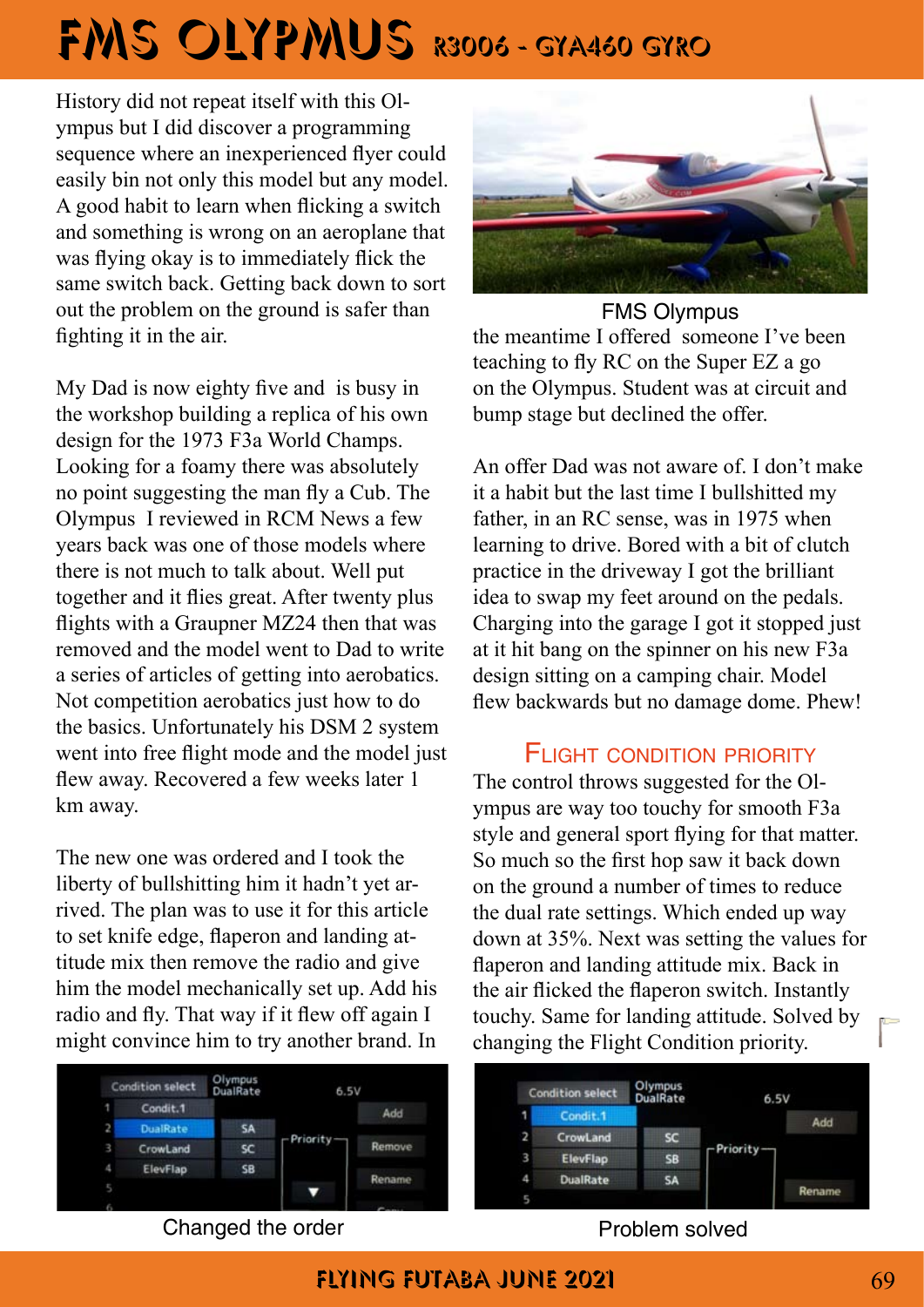

Channel 2 indicates holding full up elevator with Dual Rate selected





Still in Low Rate. Elevator Flap mix selected. Elevator increased back to 100%



Nothing beats checking the control mixes with the actual model switched on

The servo monitor is there to assist running through all your work after programming but it can be easy to miss something. Which highlights the importance of a running though all switch combinations during the pre-flight check. Flaperon and Landing Attitude were checked at home during the



initial setup and before taxi but the thought of cycling Dual Rate through both conditions never occurred to me.

Using the factory control setup with End-Point at 100% is ridiculous. Way too respon-



Far too touchy Flying field fix

FLYING FUTABA JUNE 2021 **70**